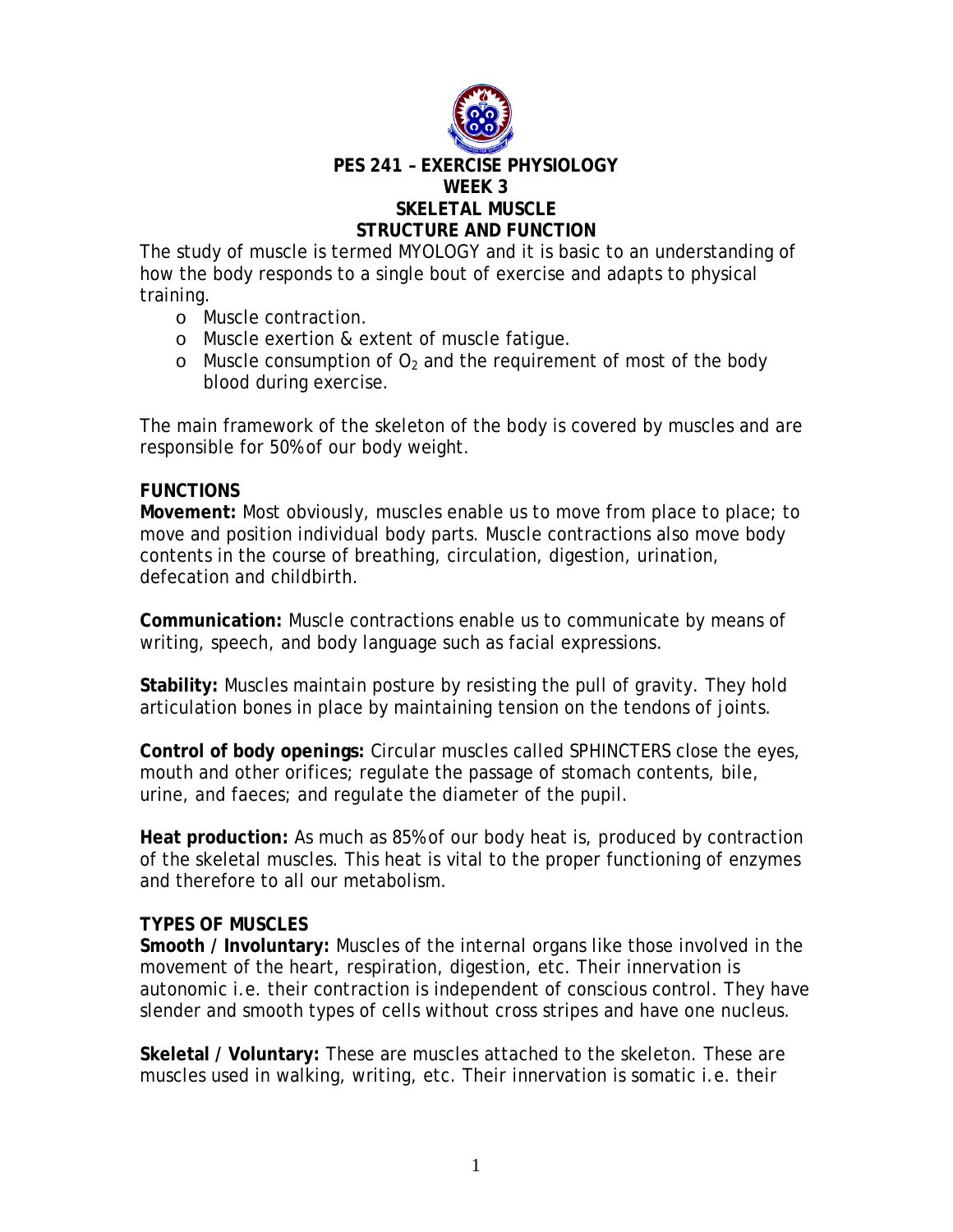contraction is under conscious control. Physically, they are long, cylindrical and multinucleated. They are cross-banded i.e. striped and striated.

**Cardiac:** A section of the heart muscle tissue shows that whilst it is involuntary, it has characteristics which bear superficial resemblance to voluntary muscle tissue. The contraction is rhythmical and automatic.

# **STRUCTURE OF A MUSCLE**

Skeletal muscles have bundles of long, thin cells called muscles fibres. That is the unit cell of a skeletal muscle is called muscle cell of fibre. They are multinucleated. The life of a muscle depends on the nucleus. Within the muscle fibres are the thread-like fibres called the MYOFIBRIS found beneath the SACROLEMMA (the cell membrane that surrounds muscles fibres) are SACROPLASM/ CYTOPLASM. These are protein – like structures made up of the enzymes MYOSIN and ACTIN. These are also striated. The myosin and actin bring about contraction. The mucles has three connecting tissues namely;

- (1) Epimysium the outer layer that surrounds the entire muscle.
- (2) Perimysium the layer that surrounds individual bundles of muscle fibres. These bundles of individual muscle fibres are called FASCICLES.
- (3) Endomysium Each muscle fibre within the fascicules is also surrounded by a connective tissue called the endomysium.

Skeletal muscles have two points of attachment; the point of origin where the bone of attachment does not move and the point of insertion where the bone of attachment that causes movement e.g. the biceps of the arm has its point of origin at the shoulder end of the arm and point of insertion as the radius of the lower arm.

# **TYPES OF THE MUSCLES FIBRES**

There are basically two fibres types found in human beings and these are: (1) fast-twitch and slow-twitch. The percentage of a respective type contained in skeletal muscles can be influenced by genetics, blood levels of hormones, and the exercise habits of the individual.

# **CHARACTERISTICS OF THE FIBRES**

# **SLOW TWITCH – TYPE I**

- o Large numbers of oxidative enzymes (high mitochondrial volume that produces large amounts of energy).
- o High concentration of myoglobin (muscle protein)
- o Large number of capillaries.

These characteristics make them lend themselves to large capacity of aerobic metabolism and resistance to fatigue.

- o Contractile process is slow.
- $\circ$  Have VO<sub>2</sub> max
- o Produces a lower specific tension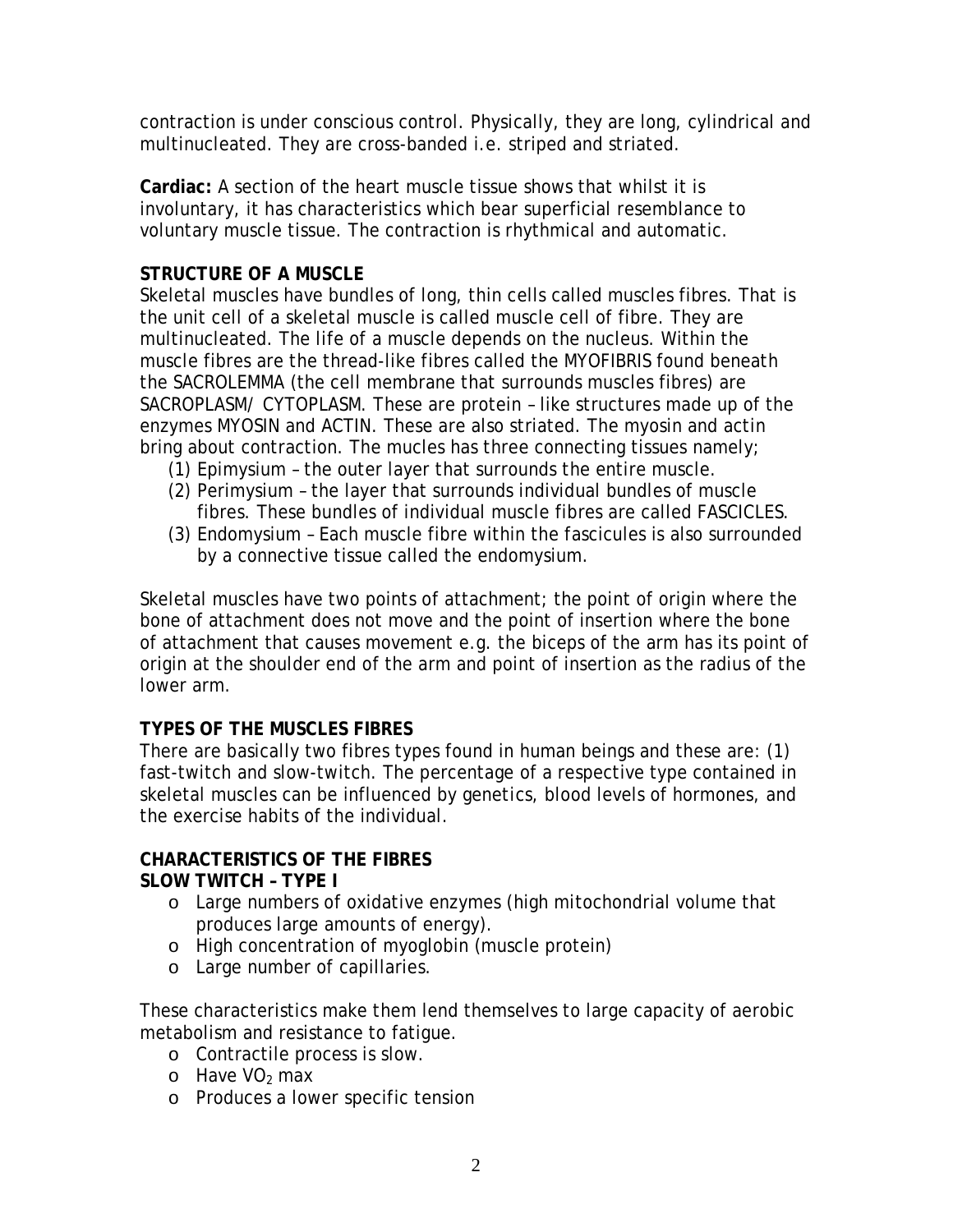o More efficient

\* Use sprint training to improve the speed of athletes of predominantly slow twitch fibres.

# **FAST TWITCH (TYPE II)**

- o Sometimes called fast-twitch fibres or fast-glycolytic fibres.
- o Small number of mitochondria.
- o Limited capacity for aerobic metabolism.
- o Less resistance to fatigue.
- o Rich in glycolytic enzymes providing them with large anaerobic capacity.
- o Greater specific tension.
- o Highest  $VO<sub>2</sub>$  max (ATP production).

#### **INTERMEDIATE FIBRES IIA**

- o Sometimes called fast-oxidative glycolytic fibres.
- o Fatigue characteristics between type I and type IIb.

\*Endurance training to improve their endurance.

|              | % ST<br>itype i | %FTII & II a |
|--------------|-----------------|--------------|
| Dist Runner  | 70<br>- 80      | $20 - 30$    |
| Sprinters    | $20 - 30$       | 70 -<br>75   |
| Non-athletes | $47 - 53$       | 47<br>- 53   |

#### **MUSCLE CONTRACTION**

Movement is caused by muscle pulling on a bone. Muscles can only pull, they cannot push. This is why most of our muscles are arranged in opposing pairs. When one muscle tenses and contracts, its partner relaxes and stretches to allow movement. The prime mover at any given time is known as AGONIST and the one that holds it in check is termed ANTAGONIST. This means that skeletal muscles are not completely at rest. They are normally in a condition of slight tension or contraction called MUSCULAR TONE. Muscles work like engines by burning fuel to produce movement. They are energy converters. The muscle fibres contract in order to exert a force. The greater the force you need to produce, the more fibres you use. Muscular contraction produces the force called "STRENGTH". Muscular strength is defined operationally as the greatest amount of force that muscles can produce in a single maximal effort.

#### **TYPES OF MUSCLE CONTRACTION DYNAMIC CONTRACTIONS**

When a contraction results in a change in muscle length and movement at a joint or joints this is called a dynamic contraction.

When the contraction force is greater than the load to be lifted, the dynamic contraction results in a shortening of the muscle. This is known as CONCENTRIC contraction.